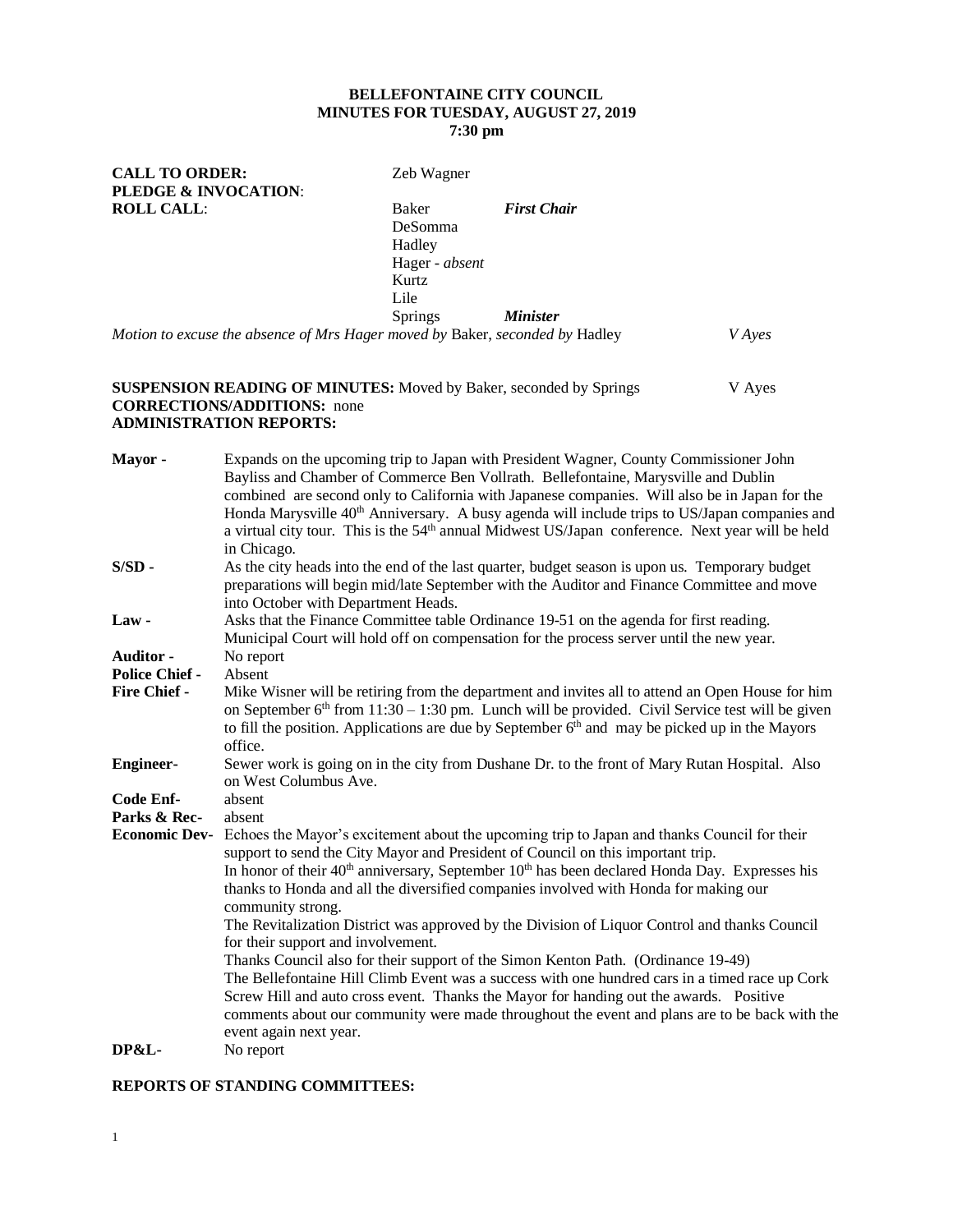**Rules -** No report **Finance -** Explains ordinances on the agenda and the intent to table Ordinance 19-51 indefinitely **Utilities -** No report **Safety -** No report **Streets -** Explained ordinances on the agenda. **Sidewalks, Curbs & Parks -**No report **Audit –** No report

### **COMMUNICATIONS FROM CITIZENS:**

#### **INTRODUCTION OF ORDINANCES:**

#### **1. ORDINANCES FOR 1ST READING**

19-51 A. AN ORDINANCE AMENDING ORDINANCE 19-01 AUTHORIZING AND PROVIDING FOR COMPENSATION OF THE BELLEFONTAINE MUNICIPAL COURT PROCESS SERVER AND DECLARING AN EMERGENCY IN THE CITY OF BELLEFONTAINE, OHIO. **FINANCE**

*Motion to table Ordinance 19-51 indefinitely moved by Baker, seconded by Kurtz V Ayes*

19-52 B. AN ORDINANCE AUTHORIZING THE SERVICE SAFETY DIRECTOR AND/OR POLICE CHIEF TO ACCEPT AN OHIO ATTORNEY GENERAL BALLISTIC VEST GRANT, AND MAKING SUPPLEMENTAL APPROPRIATIONS AND AMENDING THE PERMANENT APPROPRIATIONS ORDINANCE FOR PURPOSES OF GENERAL FUND (POLICE) AND DECLARING AN EMERGENCY IN THE CITY OF BELLEFONTAINE, OHIO. **FINANCE**

3RR- Moved by Baker, seconded by Springs V Ayes Passage-Adoption-

### **2. ORDINANCES FOR 2ND READING**

19-46 A. AN ORDINANCE VACATING THAT CERTAIN PUBLIC ALLEY IN THE VICINITY NORTH OF CENTER AVENUE AND SOUTH OF NORTH AVENUE, IN THE CITY OF BELLEFONTAINE, LAKE TOWNSHIP, LOGAN COUNTY, OHIO, AND DECLARING AN EMERGENCY IN SAID CITY. **STREET**

| 3RR-      | Moved by Kurtz, seconded by Lile | V Ayes |
|-----------|----------------------------------|--------|
| Passage-  |                                  |        |
| Adoption- |                                  |        |

19-47 B. AN ORDINANCE AMENDING AND RESTATING SECTION 351.19 OF THE CODIFIED ORDINANCES OF THE CITY OF BELLEFONTAINE, OHIO AUTHORIZING THREE (3) HOUR PARKING AND DECLARING AN EMERGENCY IN SAID CITY. **STREET**

| $3RR-$    | Moved by Kurtz, seconded by Lile | V Ayes |
|-----------|----------------------------------|--------|
| Passage-  |                                  |        |
| Adoption- |                                  |        |

19-48 C. AN ORDINANCE AUTHORIZING AND CREATING A PERMANENT PART-TIME DEPUTY CLERK POSITION FOR THE BELLEFONTAINE MUNICIPAL COURT AND AUTHORIZING THE HIRING OF SAID NEW PART-TIME CLERK AND DECLARING AN EMERGENCY IN THE CITY OF BELLEFONTAINE, OHIO. **FINANCE**